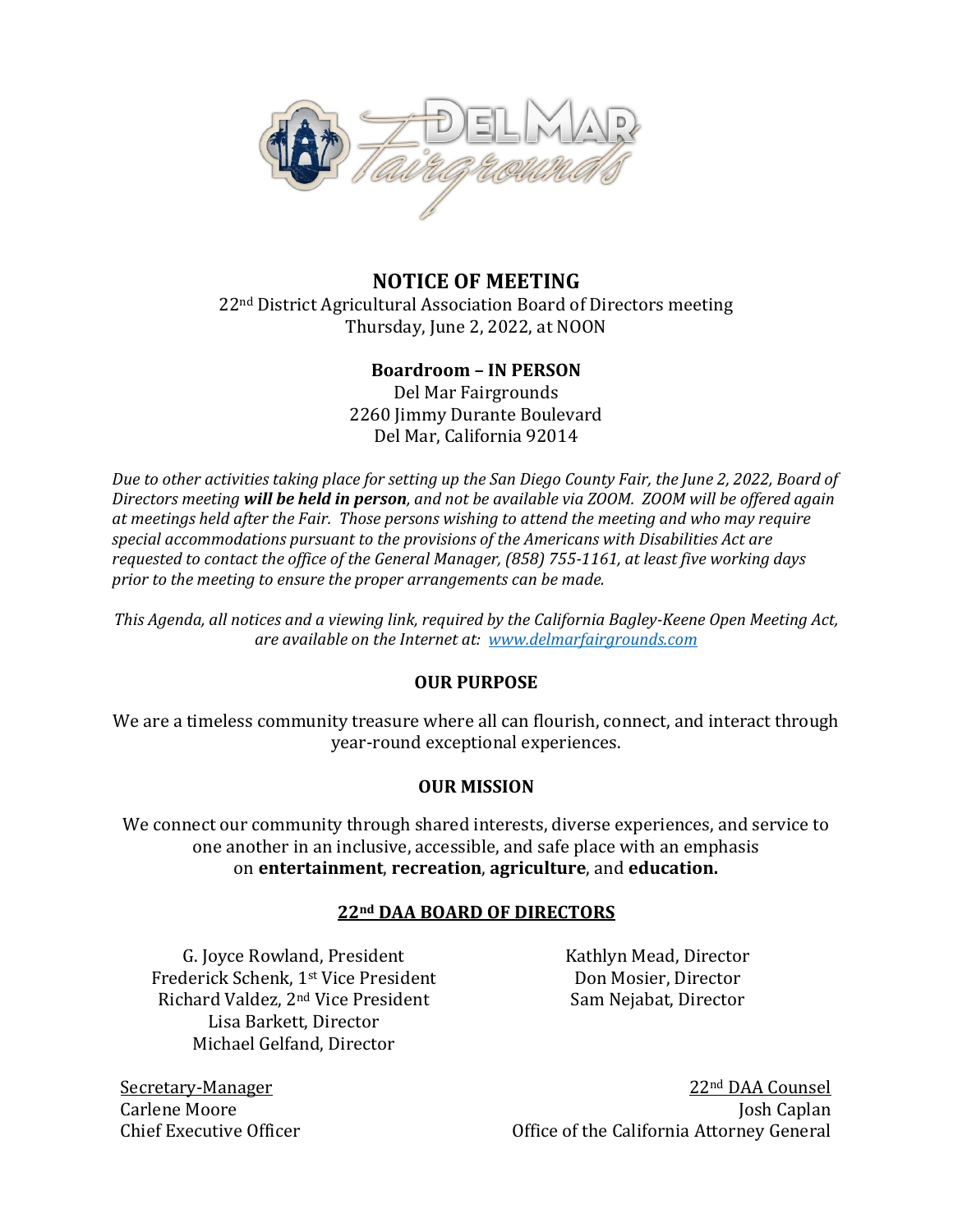Notice of Meeting 22nd DAA Board of Directors June 2, 2022/Page 2

# **OUR GOALS**

#### **THE LENS**

*Treat the campuses of the fairgrounds as one ecosystem where all activities are complementary and aligned with the purpose, mission, vision and values of the San Diego County Fair & Event Center.*

#### **BUSINESS PLAN**

*Acknowledging the short-term need to plan for fiscal recovery and stabilization, create a 5 to 10 year business plan that rebuilds a strong financial base, contemplates new business activities and partnerships, provides program accessibility, and leads to a thriving San Diego County Fair & Event Center.*

## **MASTER PLAN**

*Create an environmentally and fiscally responsible land use plan for the San Diego County Fair & Event Center, aligning with purpose, mission, vision and values of the organization.*

#### **COMMUNITY ENGAGEMENT**

*Incorporate community engagement within the Business Plan and Master Plan processes to enhance understanding and expand opportunities.*

Items listed on this Agenda may be considered in any order, at the discretion of the chairperson. This Agenda, and all notices required by the California Bagley-Keene Open Meeting Act, are available at [www.delmarfairgrounds.com](http://www.delmarfairgrounds.com/)

\_\_\_\_\_\_\_\_\_\_\_\_\_\_\_\_\_\_\_\_\_\_\_\_\_\_\_\_\_\_\_\_\_\_\_\_\_\_\_\_\_\_\_\_\_\_\_\_\_\_\_\_\_\_\_\_\_\_\_\_\_\_\_\_\_\_\_\_\_\_\_\_\_\_\_\_\_\_\_\_\_\_\_\_\_\_\_\_\_\_\_\_\_\_\_\_\_\_\_\_\_\_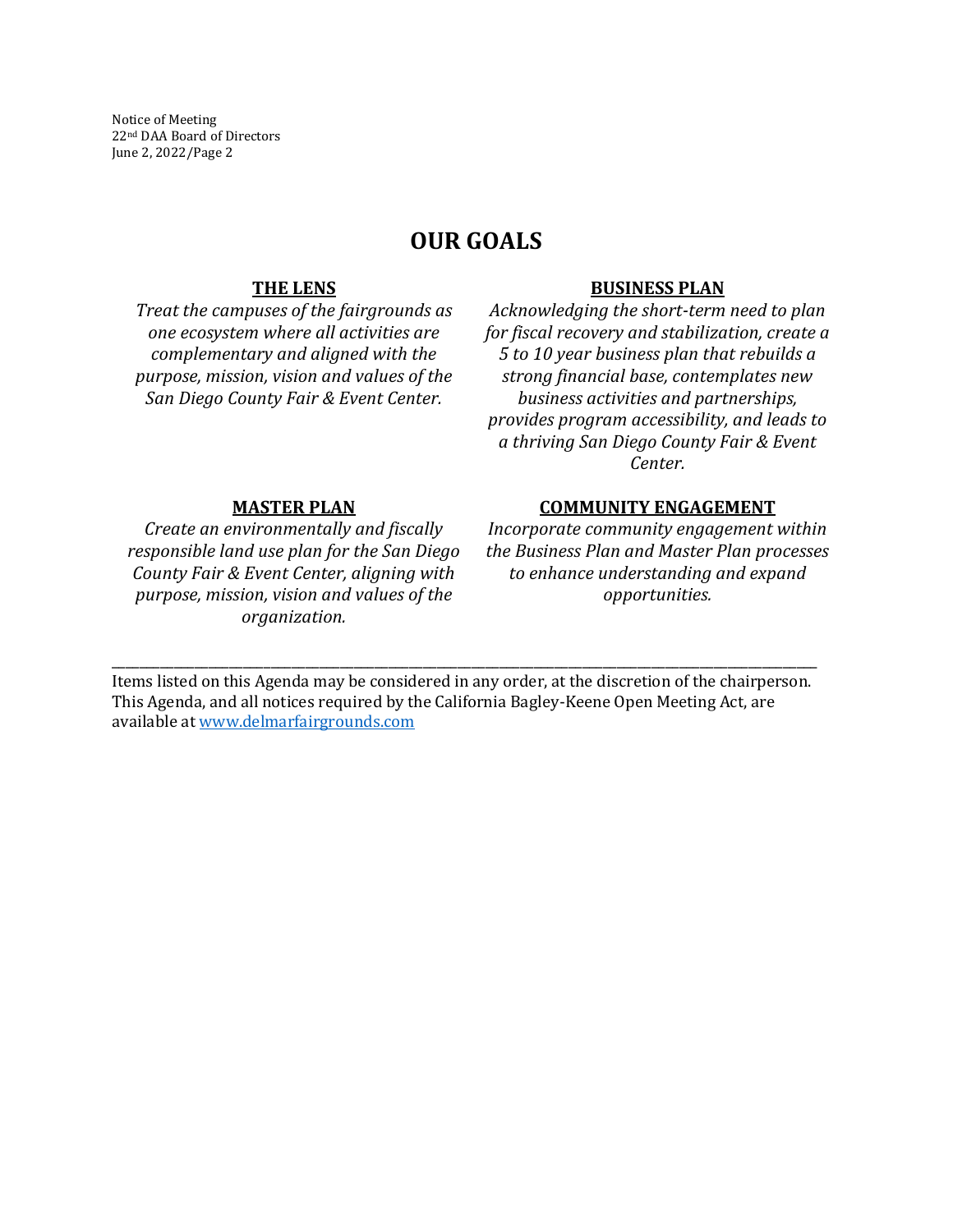

# **22nd District Agricultural Association Board of Directors meeting AGENDA Thursday, June 2, 2022, at NOON**

## 1. **CALL TO ORDER** – PRESIDENT G. JOYCE ROWLAND

All matters noticed on this agenda, in any category, **may be considered for action as listed**. Any items not so noticed may not be considered. Items listed on this agenda may be considered in any order, at the discretion of the Board President.

## 2. **ROLL CALL**

# 3. **CONSENT CALENDAR (ACTION ITEMS)**

All matters listed under Consent Calendar are operational matters about which the Board has governing policies, implementation of which is delegated to the CEO. They will be enacted in one motion. There will be no discussion of these items prior to the time the Board of Directors votes on the motion, unless members of the board, staff, or public request specific items to be discussed separately and/or removed from this section. Any member of the public who wishes to discuss Consent Calendar items should notify the Chair of the Board, at the time requested and be recognized by invitation of the Chair to address the Board.

## • **Contract Approval**

- o 2022 San Diego County Fair Grandstand Entertainment Contracts (22-1036-311 Touring, Inc.)
- o 2022 San Diego County Fair Midway Agreements
	- (22-M-001, RCS Sky Ride); (22-M-002, RCS Fun Zone); (22-M-003 RCS Kid Zone); (22-M-004 RCS- Games); (22-M-005 Talley Amusements – Fun Zone); (22-M-006 Talley Amusements – Kids Zone#1); (22-M-007 Talley Amusements -Games); (22-M-008 Talley Amusements – Kids Zone #2); (22-M-009 Bishop Amusements – Fun Zone); (22-M-010 Bishop Amusements – Kids Zone); (22-M-011 Caprice Enterprises – Fun Zone); (22-M-012 Caprice Enterprises – Kid Zone); (22-M-013 Kastl Amusements – Kid Zone); (22-M-014 Kastl Entertainment – Kid Zone); (22-M-015 Hot Shot Thrill Rides – Durante Area); (22-M-016 Helms and Sons – Kids Zone); (22-M-017 Alamo Amusements – Kids Zone)
- o Sponsorship Agreements

(SPO-22-035, Northgate Markets); (SPO-22-037, Aqua Paradise); (SPO-22-049, Cigma); (SPO-22-063, International Housewares, Inc.); (SPO-22-011, General Motors); SPO-22- 009, Scootaround)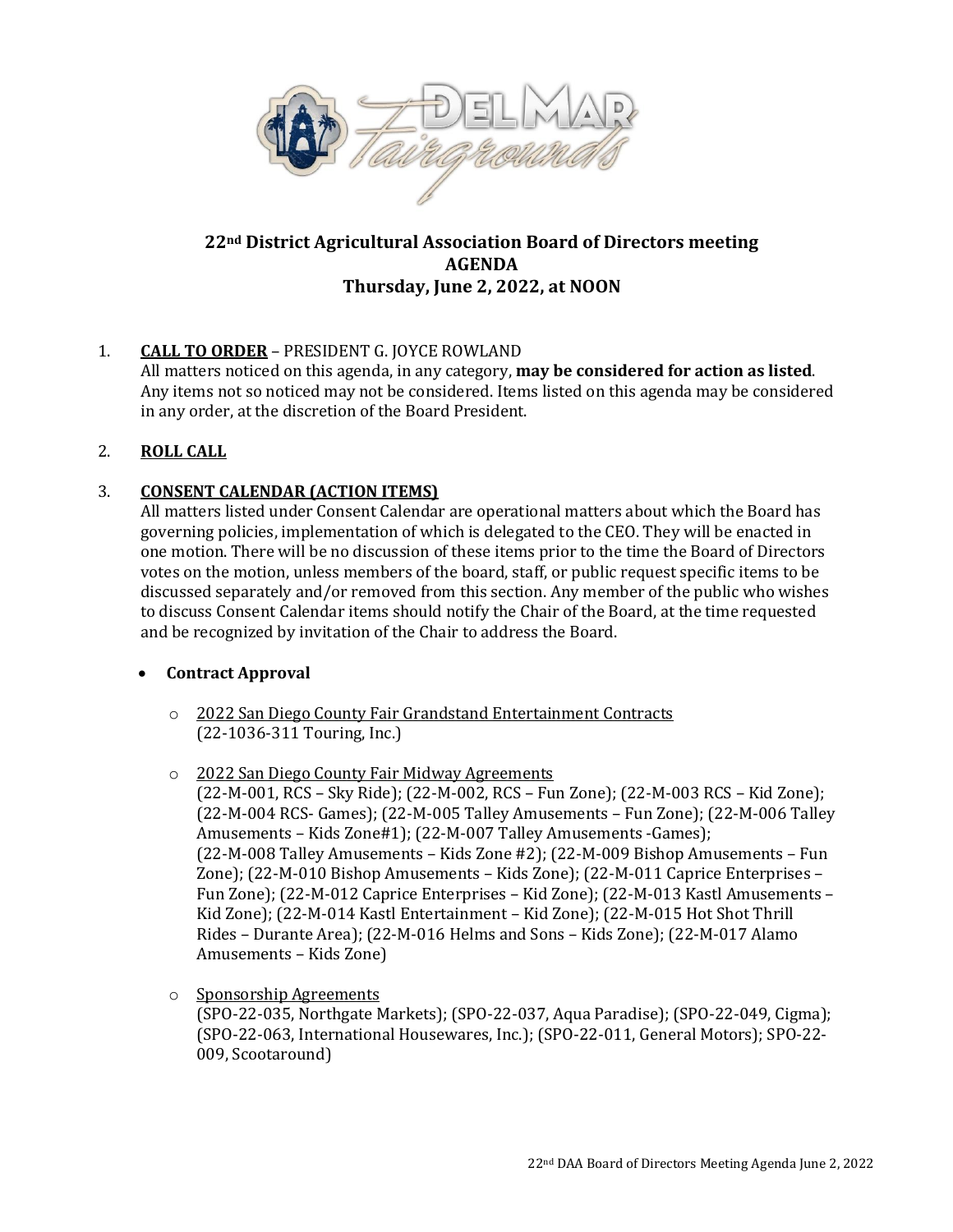## • **Review of Contracts Executed per Delegation of Authority**

o Service Agreements

(22-019 Pest control); (22-048 Graphic Design Services); (22-049 Consumer Protection Program Technical Assistance); (22-050 Accounting Consulting Services); (22-051 Civilian Traffic Control Training); (22-052 Bed Rentals); (22-053 Fair Onsite Photography); (22-054 Bicycle Maintenance); (22-055 Compactor Rentals)

- o California Construction Authority Individual Project Agreements (022-22-060 Frontside Housing Emergency Elevated Walkway Repair) (022-22-059 Frontside Housing Emergency Roof Temp Waterproofing) (022-22-058 Frontside Housing Structural Assessment) (022-22-047 Facility Condition Assessment RPF/RFQ Development)
- o 2022 San Diego County Fair Ag & Education Agreements (22-1206-Stalls West, Inc.); (22-1207-Super Science Company); (22-1208-San Diego County CowBelles)
- o 2022 San Diego County Fair Commercial Vendor Contracts (22-1654-Fun Times Foods); (22-1655-WOW Entertainment); (22-1656-Redfern); (22-1657-Gina Paculich); (22-1658-Fallbrook Gems and Minerals Society); (22-1659- Rufio's Socks Inc DBA California Sock Company); (22-1660-Cali Charmz); (22-1661- Vartanian Concessions Management); (22-1662-Solatube); (22-1663-Dream Style); (22-1664-California Gemstones)
- o 2022 San Diego County Fair Concession Vendor Contracts (22-1665-Odyssey Foods, LLC); (22-1666-R & K Concessions, LLC); (22-1667-Alamo

Amusements/Sheridan Concessions); (22-1668-Alamo Amusements); (22-1669-Victor Marcus Inc. DBA Vic's Concession); (22-1670-Helm Concessions Inc); (22-1671-Helm Concession); (22-1672-Odyssey Foods, LLC);(22-1673-Leavitt Family Trust-dba Odyssey Foods); (22-1674-Lopez Concessions, LLC); (22-1675-PARADISE MANAGEMENT LLC); (22-1676-Lopez Concessions, LLC); (22-1677-Castillos Inc. dba Rainbow Concessions); (22-1678O-dyssey Foods, LLC); (22-1679-J & A Foods)

# 4. **GENERAL BUSINESS**

A. Discuss and vote on whether to rescind September 14, 2021, decision to include sports wagering as a permitted activity under Section 5.1 of the Del Mar Race Track Operating Agreement, entered into on January 1, 2011 between the State Race Track Leasing Commission, acting on behalf of the 22nd District Agricultural Association, and the Del Mar Thoroughbred Club (Informational/Action)

# 5. **PUBLIC COMMENT**

Public comments on agenda items will be accepted during the meeting as items are addressed. This item is for Public comment on issues **NOT** on the current Agenda. However, no debate by the Board shall be permitted on such public comments and no action will be taken on such public comment items at this time, as law requires formal public notice prior to any action on a docket item. Speaker's time is limited to **two** minutes and may be modified based on the number of public speakers. No speaker may cede their time to another speaker.

# 6. **CLOSED EXECUTIVE SESSION (NOT OPEN TO THE PUBLIC)**

Pursuant to the authority of Government Code section 11126(a), (b), and (e) the Board of Directors will meet in closed executive sessions. The purpose of these executive sessions is: